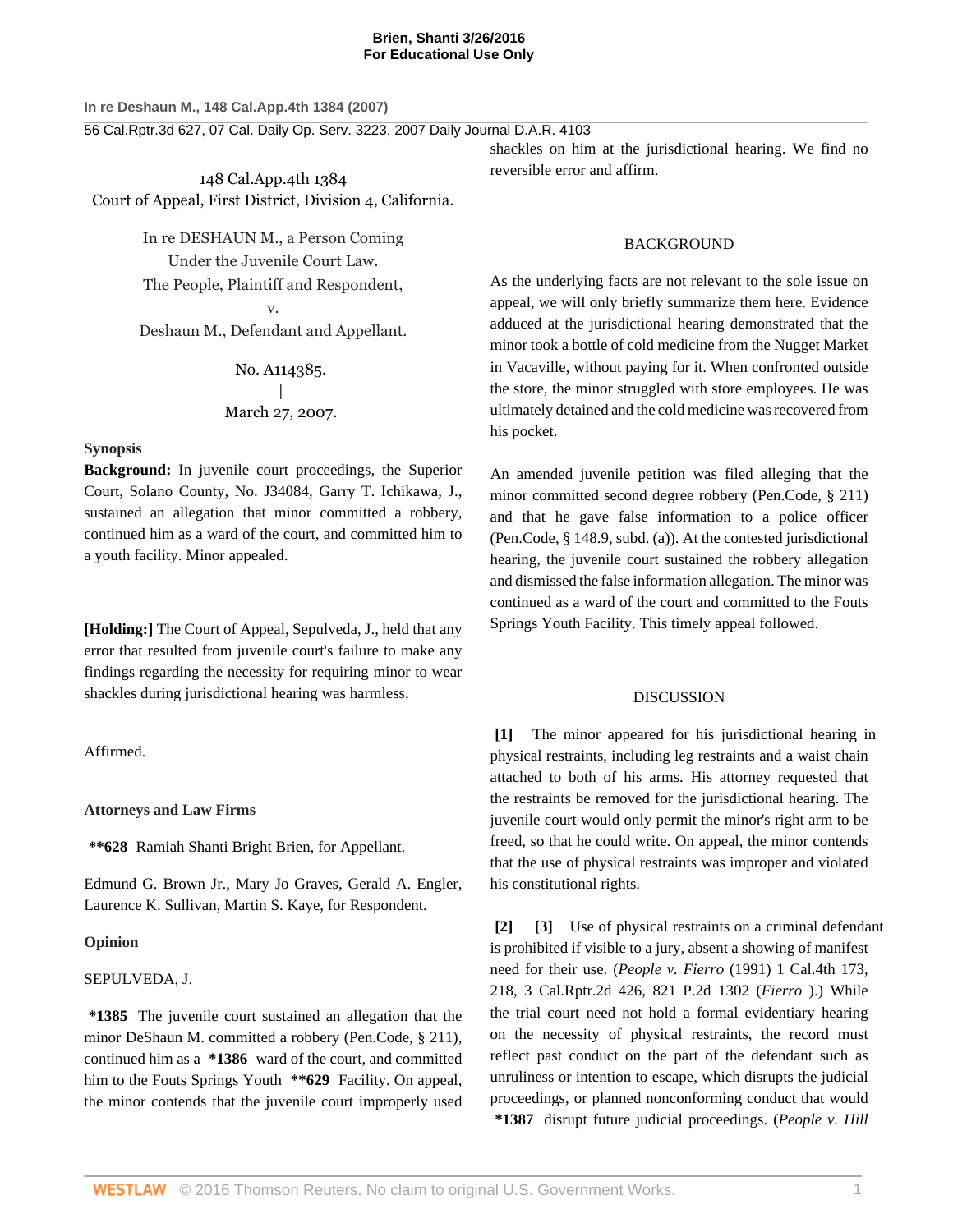#### **Brien, Shanti 3/26/2016 For Educational Use Only**

**In re Deshaun M., 148 Cal.App.4th 1384 (2007)**

56 Cal.Rptr.3d 627, 07 Cal. Daily Op. Serv. 3223, 2007 Daily Journal D.A.R. 4103

[\(1998\) 17 Cal.4th 800, 841, 72 Cal.Rptr.2d 656, 952 P.2d](http://www.westlaw.com/Link/Document/FullText?findType=Y&serNum=1998079338&pubNum=661&originatingDoc=I7081d1bddc9711dbaba7d9d29eb57eff&refType=RP&originationContext=document&vr=3.0&rs=cblt1.0&transitionType=DocumentItem&contextData=(sc.Search)) [673.\)](http://www.westlaw.com/Link/Document/FullText?findType=Y&serNum=1998079338&pubNum=661&originatingDoc=I7081d1bddc9711dbaba7d9d29eb57eff&refType=RP&originationContext=document&vr=3.0&rs=cblt1.0&transitionType=DocumentItem&contextData=(sc.Search)) A court must not, therefore, have a general policy of shackling all defendants. (*See, e.g., [People v. Duran](http://www.westlaw.com/Link/Document/FullText?findType=Y&serNum=1976112903&pubNum=661&originatingDoc=I7081d1bddc9711dbaba7d9d29eb57eff&refType=RP&originationContext=document&vr=3.0&rs=cblt1.0&transitionType=DocumentItem&contextData=(sc.Search))* (1976) [16 Cal.3d 282, 293, 127 Cal.Rptr. 618, 545 P.2d 1322.\)](http://www.westlaw.com/Link/Document/FullText?findType=Y&serNum=1976112903&pubNum=661&originatingDoc=I7081d1bddc9711dbaba7d9d29eb57eff&refType=RP&originationContext=document&vr=3.0&rs=cblt1.0&transitionType=DocumentItem&contextData=(sc.Search))

**[4]** While a primary concern regarding the use of physical restraints is the resultant prejudice if they are viewed by the jury, that is not the only reason for the limitation of their use. Also of concern is the potential unsettling effect on the defendant and therefore on his ability to present a defense, and " 'the affront to human dignity, the disrespect for the entire judicial system which is incident to unjustifiable use of physical restraints, as well as the effect such restraints have upon a defendant's decision to take the stand.' " (*[Fierro,](http://www.westlaw.com/Link/Document/FullText?findType=Y&serNum=1991208826&pubNum=661&originatingDoc=I7081d1bddc9711dbaba7d9d29eb57eff&refType=RP&originationContext=document&vr=3.0&rs=cblt1.0&transitionType=DocumentItem&contextData=(sc.Search)) supra,* [1 Cal.4th at p. 219, 3 Cal.Rptr.2d 426, 821 P.2d](http://www.westlaw.com/Link/Document/FullText?findType=Y&serNum=1991208826&pubNum=661&originatingDoc=I7081d1bddc9711dbaba7d9d29eb57eff&refType=RP&originationContext=document&vr=3.0&rs=cblt1.0&transitionType=DocumentItem&contextData=(sc.Search)) [1302.\)](http://www.westlaw.com/Link/Document/FullText?findType=Y&serNum=1991208826&pubNum=661&originatingDoc=I7081d1bddc9711dbaba7d9d29eb57eff&refType=RP&originationContext=document&vr=3.0&rs=cblt1.0&transitionType=DocumentItem&contextData=(sc.Search)) Thus in *[Fierro,](http://www.westlaw.com/Link/Document/FullText?findType=Y&serNum=1991208826&originatingDoc=I7081d1bddc9711dbaba7d9d29eb57eff&refType=RP&originationContext=document&vr=3.0&rs=cblt1.0&transitionType=DocumentItem&contextData=(sc.Search))* the California Supreme Court held that restrictions on shackling should apply to preliminary hearings, where no jury is present. (*[Ibid.](http://www.westlaw.com/Link/Document/FullText?findType=Y&serNum=1991208826&originatingDoc=I7081d1bddc9711dbaba7d9d29eb57eff&refType=RP&originationContext=document&vr=3.0&rs=cblt1.0&transitionType=DocumentItem&contextData=(sc.Search))*) As the court reasoned, "Although we have not previously considered the use of restraints in a preliminary hearing ... the same principles would apply in that setting. As we have noted, the ... rule of 'evident necessity' serves not merely to insulate the jury from prejudice, but to maintain the composure and dignity of the individual accused, and to preserve respect for the judicial system as a whole; these are paramount **\*\*630** values to be preserved irrespective of whether a jury is present during the proceeding. Moreover, the unjustified use of restraints could, in a real sense, impair the ability of the defendant to communicate effectively with counsel [citation], or influence witnesses at the preliminary hearing." (*Id.* [at pp. 219–220, 3 Cal.Rptr.2d 426, 821 P.2d 1302\)](http://www.westlaw.com/Link/Document/FullText?findType=Y&serNum=1991208826&pubNum=661&originatingDoc=I7081d1bddc9711dbaba7d9d29eb57eff&refType=RP&originationContext=document&vr=3.0&rs=cblt1.0&transitionType=DocumentItem&contextData=(sc.Search)) As the respondent concedes, there should be some similar restriction on the use of physical restraints in juvenile proceedings.

**[5] [6]** As in a preliminary hearing setting, however, while some showing of necessity for the use of physical restraints at a juvenile jurisdictional hearing should be required, it should not be as great as the showing required during a jury trial. "[W]hile the dangers of unwarranted shackling at the preliminary hearing are real, they are not as substantial as those presented during trial. Therefore, a lesser showing than that required at trial is appropriate." (*[Fierro, supra,](http://www.westlaw.com/Link/Document/FullText?findType=Y&serNum=1991208826&pubNum=661&originatingDoc=I7081d1bddc9711dbaba7d9d29eb57eff&refType=RP&originationContext=document&vr=3.0&rs=cblt1.0&transitionType=DocumentItem&contextData=(sc.Search))* 1 Cal.4th [at p. 220, 3 Cal.Rptr.2d 426, 821 P.2d 1302.\)](http://www.westlaw.com/Link/Document/FullText?findType=Y&serNum=1991208826&pubNum=661&originatingDoc=I7081d1bddc9711dbaba7d9d29eb57eff&refType=RP&originationContext=document&vr=3.0&rs=cblt1.0&transitionType=DocumentItem&contextData=(sc.Search)) Similarly, while there are dangers in using unwarranted shackling at a juvenile hearing, they are not as substantial as those presented during a jury trial and a lesser showing should suffice.

Here, the juvenile court made *no* findings regarding the necessity of using physical restraints at the jurisdictional hearing. Any error, however, was harmless. The minor testified at the jurisdictional hearing; the use of shackles clearly did not prevent him from doing so. His right hand was freed from restraints so that he could write and communicate with counsel. Counsel below did not indicate that any prejudice flowed from the use of the shackles, after the juvenile court ordered that the minor's right hand be released. There **\*1388** is no indication in the record that the restraints were even visible to the witnesses, much less whether or not they affected their testimony in any way.  $<sup>1</sup>$  $<sup>1</sup>$  $<sup>1</sup>$ </sup>

<span id="page-1-1"></span><span id="page-1-0"></span>[1](#page-1-1) When asked to describe what the minor was wearing, during in-court identifications, the witnesses did not reference the restraints. The witnesses had no difficulty identifying the minor. As in *[Fierro,](http://www.westlaw.com/Link/Document/FullText?findType=Y&serNum=1991208826&originatingDoc=I7081d1bddc9711dbaba7d9d29eb57eff&refType=RP&originationContext=document&vr=3.0&rs=cblt1.0&transitionType=DocumentItem&contextData=(sc.Search))* there is no indication that the witnesses' identification of the minor was suggested by the shackles that he wore. (*[Fierro, supra,](http://www.westlaw.com/Link/Document/FullText?findType=Y&serNum=1991208826&pubNum=661&originatingDoc=I7081d1bddc9711dbaba7d9d29eb57eff&refType=RP&originationContext=document&vr=3.0&rs=cblt1.0&transitionType=DocumentItem&contextData=(sc.Search))* 1 [Cal.4th at p. 220, 3 Cal.Rptr.2d 426, 821 P.2d 1302.\)](http://www.westlaw.com/Link/Document/FullText?findType=Y&serNum=1991208826&pubNum=661&originatingDoc=I7081d1bddc9711dbaba7d9d29eb57eff&refType=RP&originationContext=document&vr=3.0&rs=cblt1.0&transitionType=DocumentItem&contextData=(sc.Search))

<span id="page-1-3"></span>On appeal, in support of his argument that the use of physical restraints was not harmless error, the minor points only to the fact that his attorney below had to twice ask him to repeat his answer to questions. This, the minor argues, demonstrates that he was nervous, or at least indicated a "lack of confidence." Even if the minor had to repeat his answers because nervousness led him to speak too softly,  $2$  no link to the use of physical restraints is indicated. Many witnesses speak softly, whether from nervousness or otherwise, and have to be asked to repeat answers to questions. The minor's reliance on *People v. Mar* [\(2002\) 28 Cal.4th 1201, 1223–](http://www.westlaw.com/Link/Document/FullText?findType=Y&serNum=2002534592&pubNum=4645&originatingDoc=I7081d1bddc9711dbaba7d9d29eb57eff&refType=RP&originationContext=document&vr=3.0&rs=cblt1.0&transitionType=DocumentItem&contextData=(sc.Search)) [1224, 124 Cal.Rptr.2d 161, 52 P.3d 95](http://www.westlaw.com/Link/Document/FullText?findType=Y&serNum=2002534592&pubNum=4645&originatingDoc=I7081d1bddc9711dbaba7d9d29eb57eff&refType=RP&originationContext=document&vr=3.0&rs=cblt1.0&transitionType=DocumentItem&contextData=(sc.Search)) is clearly misplaced. The physical restraint device used in *[Mar](http://www.westlaw.com/Link/Document/FullText?findType=Y&serNum=2002534592&originatingDoc=I7081d1bddc9711dbaba7d9d29eb57eff&refType=RP&originationContext=document&vr=3.0&rs=cblt1.0&transitionType=DocumentItem&contextData=(sc.Search))* was a stun belt that would deliver a 50,000-volt electric shock if activated.<sup>[3](#page-2-0)</sup>

<span id="page-1-4"></span>**\*\*631** (*Id.* [at p. 1215, 124 Cal.Rptr.2d 161, 52 P.3d 95.\)](http://www.westlaw.com/Link/Document/FullText?findType=Y&serNum=2002534592&pubNum=4645&originatingDoc=I7081d1bddc9711dbaba7d9d29eb57eff&refType=RP&originationContext=document&vr=3.0&rs=cblt1.0&transitionType=DocumentItem&contextData=(sc.Search)) While the court there had no problem concluding that the wearer might be nervous while testifying because of the device, the same cannot be said of the simple restraints used here.

<span id="page-1-2"></span>[2](#page-1-3) There is nothing in the record that would indicate whether the minor was asked to repeat his answer because he spoke too softly, or simply because *counsel* was unable to hear his answer. Since in both instances cited by the minor on appeal, the court reporter was able to record the minor's *first* answer to each of the two